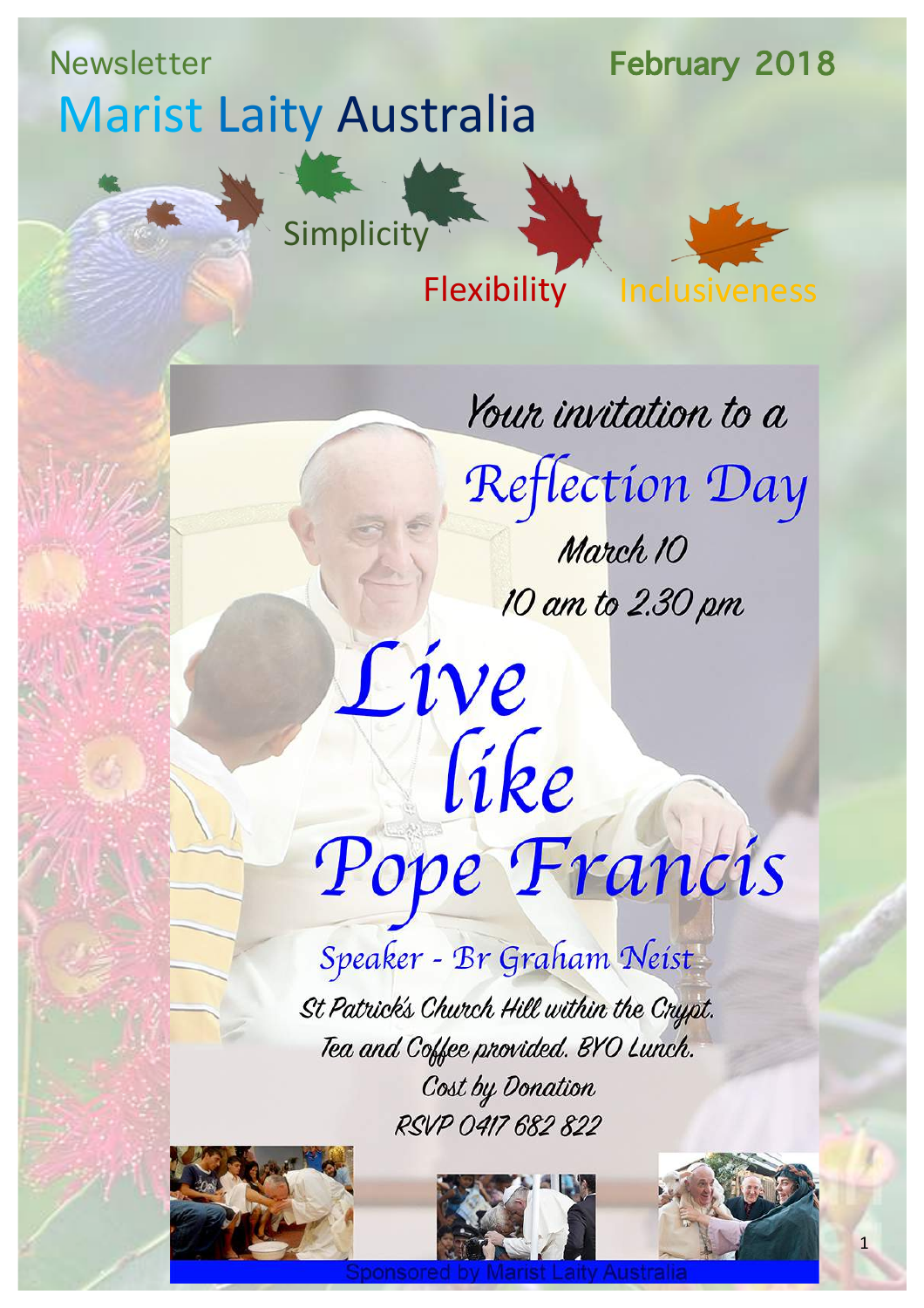

**First Reflection Day** 

**March 10 2018**

**"Live Like Pope Francis"**

**Please come along! St Patricks Church Hill** 

### **DATE FOR UR DIARY**

**Second Reflection Day**

**October 22 2018**

**"How to live a more**  contemplative life"?

**Please come along! St Patricks Church Hill** 

#### **DATE FOR UR DIARY**

**Come** to

**Marist Fourviere Celebrations** 

**July 22 2018**

**Where did it all begin?**

**Please come along! Hunters Hill**

**Catalyst for Renewal** 

## **March 3 Fr Michael Whelan sm "Departing not arriving"**

**April 7 Bishop Geoffrey Robinson DD** "Mercy in the Gospels"

**Please come along – 9.30 am ! Hunters Hill http://www.catalyst-for-renewal.com.au/**

2